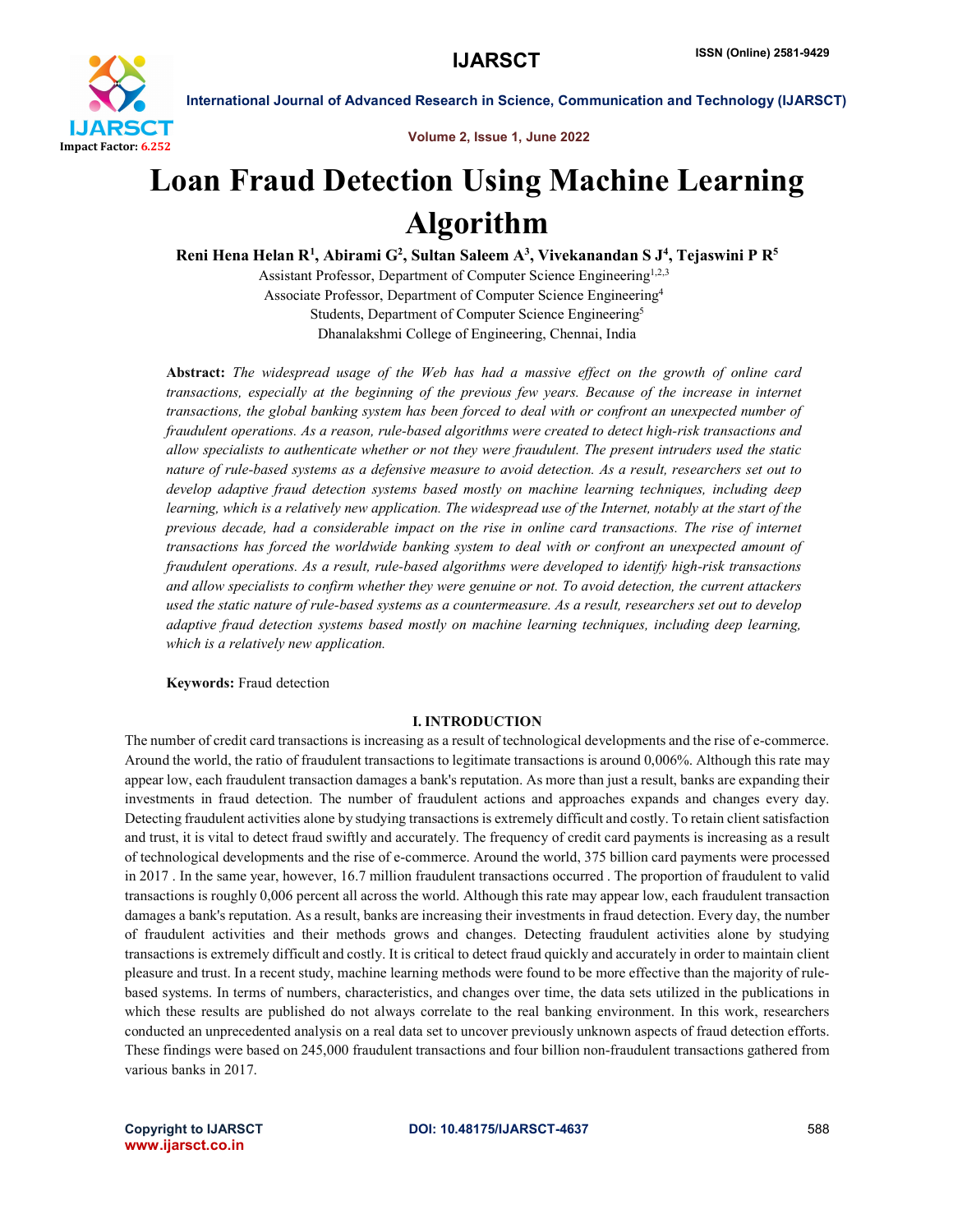

#### Volume 2, Issue 1, June 2022

#### II. LITERATURE SURVEY

#### Statistical classification methods in consumer credit scoring

D. Hand, W. Henley

In light of the rationale of logging, the model of the Chinese business bank was carried out in logging. When looking at test results, it is accepted that the example size, test size, and blunder worth can influence the quantity of mistakes.

#### A comparison of neural networks and linear scoring models in the credit union environment

#### V. Desai, J. Crook, G. A. Overstreet

The motivation behind this paper is to assess conventional abilities, for example, multi-sensor and measured neural net sensors, segregation-based investigation, and consecutive FICO ratings in a credit agreeable.When the benchmarks clearly reveal bad credit, our findings suggest that adaptive businesses offer a lot of opportunities. Even if all other factors are equal, claiming one is still beyond the typical range. The standard model exhibition was slightly below average as the standard model, particularly on account of helpless credit positioning. Despite the fact that there is a major distinction between the three credit associations, our neural net organizations don't match the distinctions, recommending that a better approach for working might be expected to make an overall outline.

#### Neural nets versus conventional techniques in credit scoring in Egyptian banking

#### Hussein A. Abdou

The quantity of non-performing advances has expanded as of late, expanding the worth of the model of credit in case of a downturn. This study provides FICO scores for the Neuro Fuzzy Inference System, which includes three types of information incorporation based on Neuro Fuzzy innovation. A given model's presentation is nearly identical to that of a typical and often used model. Instances of financial assessments are estimated utilizing a 10-time check technique and Visas given by the International Bank for Reconstruction and Development in Turkey. In terms of the appropriate norm of estimate and correlation of spurious attributes, the given model outperforms Discriminant Analysis, Logistic Regression Analysis, and the Artificial Neural Network (ANN). The model offered, like the ANN, can be pondered; but, unlike the ANN, the model does not remain in secret elements. Clarifications of the proposed change might give helpful data to financiers and purchasers, particularly with regards to why the advance application is inescapable.

#### Credit Scoring Methods. Czech Journal of Economics and Finance

#### Martin Vojtek, Evžen Koèenda

It is broadly used to identify rebelliousness with loaning models. To determine score precision, rules such as Gini esteem, Kolmogorov-Smirnov statistics (KS) insights, Lifting, Mahalanobis distance, and information can be used. This page sums up and shows how to utilize these aspects by and by.

## A survey of credit and behavioral scoring: forecasting: financial risk of lending to customers

## L. Thomas

Loaning and scoring practices are abilities that assist associations with choosing whether to loan to clients. This article examines factual exploration and the procedures utilized in research dependent on these choices. It likewise examines the significance of consolidating monetary designs into the scoring framework, looking at irregularities, and how the framework can change until the purchaser thinks about the advantages to the bank. This features the achievement of the not-for-profit area in the locale.

#### Credit Decision-Making And Information Requirements

Susan Cancino, Giovanni Cancino-Escalante

The world economy has been hit hard by the downturn. The motivation behind the review was to comprehend the acquiring system and bank prerequisites. The review, directed in 22 Brazilian loaning establishments, found that the significance of ongoing utilization of resources, for example, Accounts are scrutinized, bank records are inspected, and credit experience is comparable, and security is the most important concern for a firm because of data inconsistencies.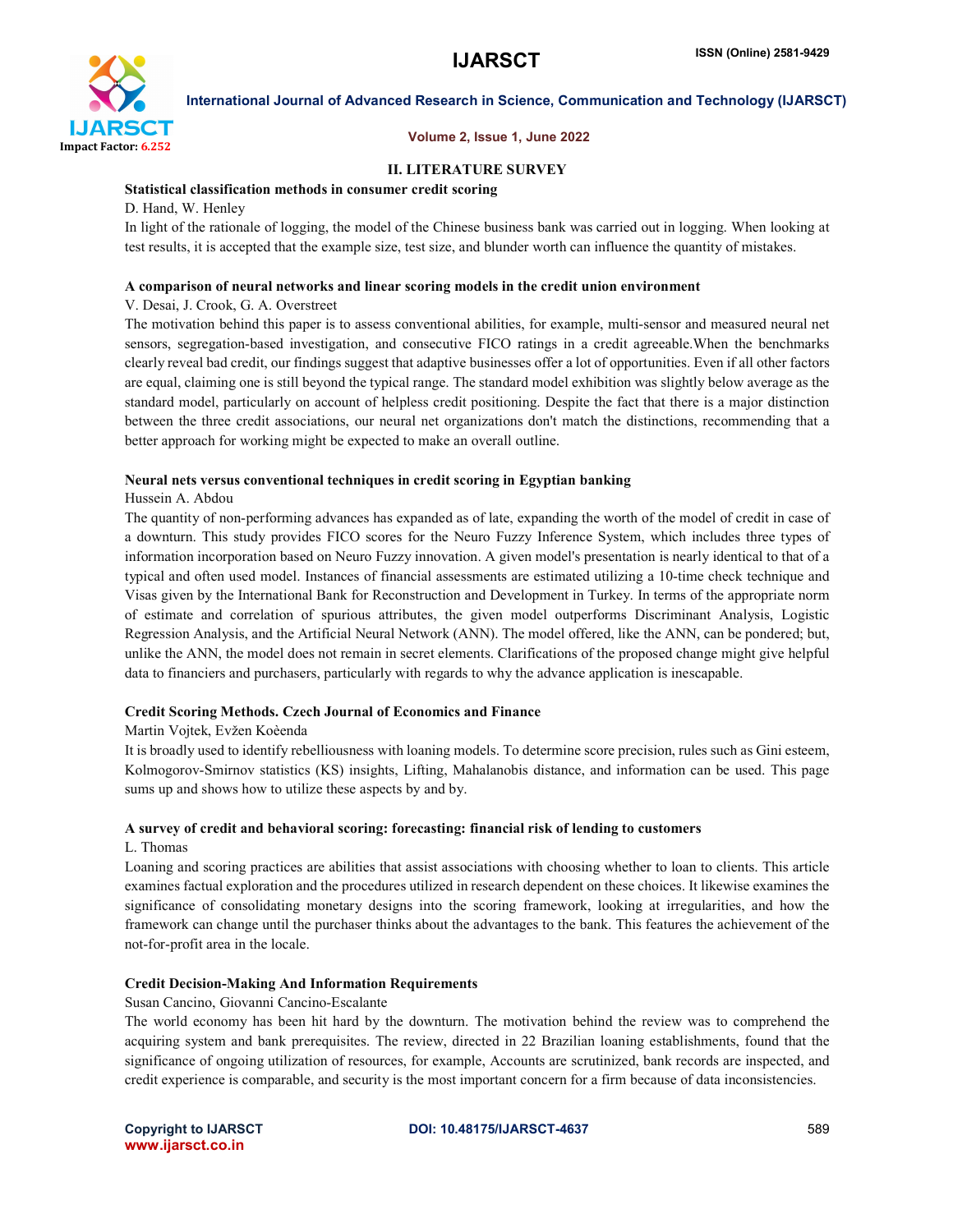

#### Volume 2, Issue 1, June 2022

#### Online Fraud Transaction Detection Using Machine Learning

Vedant Mayekar, Siddharth Mattha, Sohan Choudhary, Prof Amruta Sankhe

In today's world, people depend on online transactions for almost everything. Online transactions have their own merits like ease of use, feasibility, faster payments etc., but these kinds of transactions also have some demerits like fraud transactions, phishing, data loss, etc. With increase in online transactions, there is a constant threat for frauds and misleading transactions which can breach an individual's privacy. The algorithm can get experience; improve its stability and performance by processing as much data as possible. These algorithms can be used in the project that is online fraud transaction detection. In these, the dataset of certain transactions which are done online is taken. Then with the help of machine learning algorithms, we can find the unique data pattern or uncommon data patterns which will be useful to detect any fraud transactions. For the best results, the XGBoost algorithm will be used which is a cluster of decision trees. This algorithm is recently dominating this ML world. This algorithm has features like more accuracy and speed when compared to other ML algorithms.



#### III. SYSTEM ARCHITECTURE

#### IV. MODULES

- Clustering
- Classification
- Association Rule
- Fraud Detection

#### V. MODULE DESCRIPTION

#### Classification

Arranging is the most usually utilized strategy for separating data, utilizing the models in the past area to foster a model that can rank all archives. Getting fraud and financial soundness is useful for this sort of examination. The request for data incorporates the method involved with learning and arranging.

#### Clustering

During the consolidation, a wide range of banking exercises were united in a similar area. One might say that the principal strategy for handling is utilized to choose a classification and articles.

#### Association Rule

The fundamental capacity of the mining affiliations is to observe the two factors that are generally normal in the business files, while the reason for the choice cycle is to distinguish the gatherings that are identified with the particular reason.

#### Fraud Detection

Another notable spot where data can be separated from the financial area is fraud discovery. Having the option to recognize fraud is a worry for some organizations; and numerous different fakes are accounted for through the media.

www.ijarsct.co.in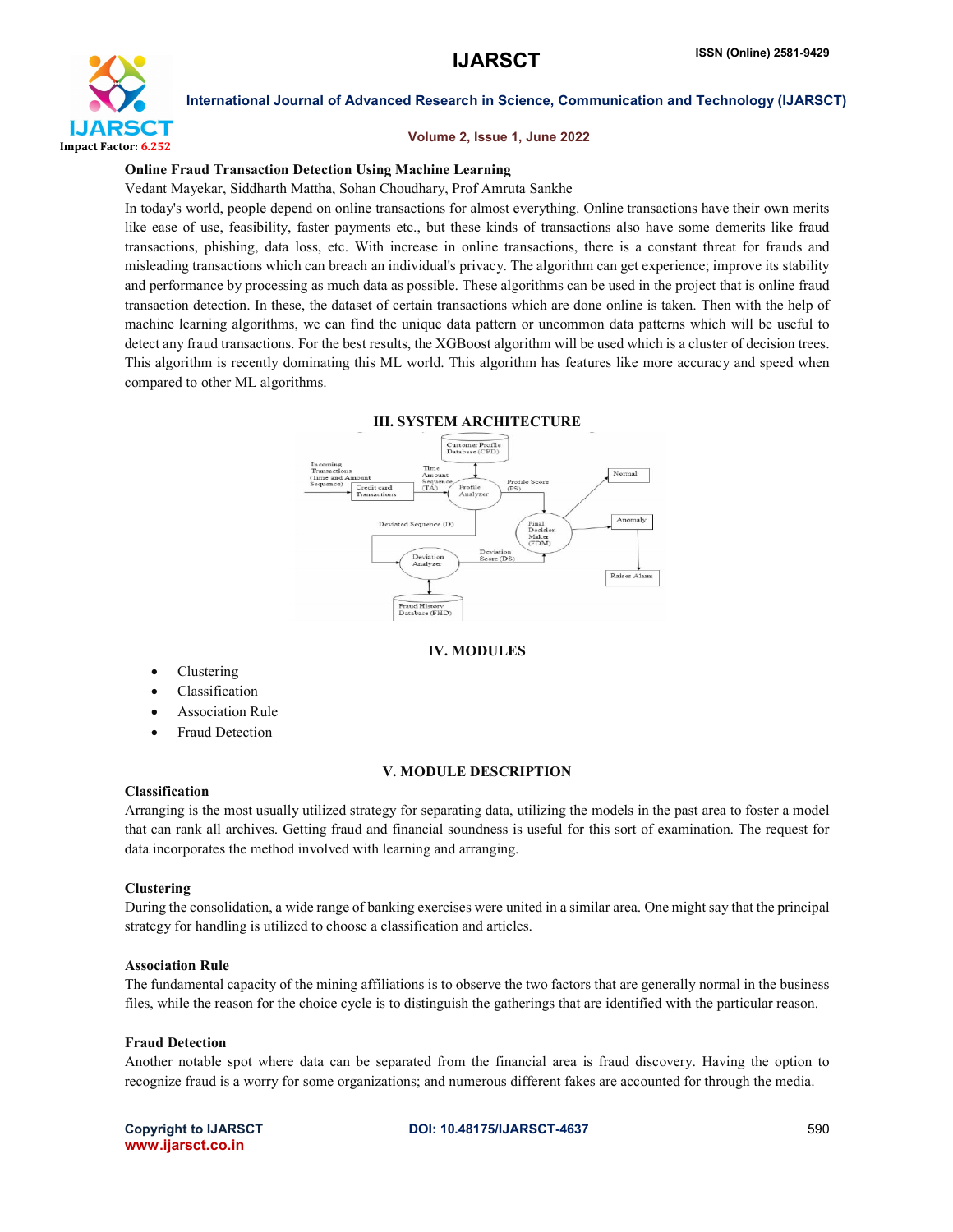# **IJARSCT** Impact Factor: 6.252

International Journal of Advanced Research in Science, Communication and Technology (IJARSCT)

| Volume 2, Issue 1, June 2022 |  |
|------------------------------|--|
| <b>VI. RESULTS</b>           |  |

| $\Box$<br>= Apply for Louis                            | $x +$                            |        |  |      | $\sim$       | $\circ$   | $\times$                 |
|--------------------------------------------------------|----------------------------------|--------|--|------|--------------|-----------|--------------------------|
| $\rightarrow$ C $\odot$ localhost 8080<br>$\leftarrow$ |                                  |        |  | 田产信白 | $\mathbb{G}$ | $\bullet$ | $\cdots$                 |
| <b>Bank Loan</b><br>Щ                                  | $\equiv$<br>Apply for Loan       |        |  |      |              |           | $\overline{\phantom{a}}$ |
| Apply for loan                                         | Fill the below loan details      |        |  |      |              |           |                          |
|                                                        | Aadhar Id                        | Amount |  |      |              |           |                          |
| Login as Loan Approver                                 | 615032843566                     | 100000 |  |      |              |           |                          |
|                                                        | <b>CONTROL</b><br>Cancel<br>Send |        |  |      |              |           |                          |
|                                                        |                                  |        |  |      |              |           |                          |
|                                                        |                                  |        |  |      |              |           |                          |

#### Fig 6.1: User Login Page

This is the user login page, where the loan applicants enters the required details for applying a loan(like adhar card number etc)

| $\leftarrow$<br>→ C © localhost.1080/login |                                  |          |  |  | $\begin{array}{ccccccccccccccccc} \boxplus & \boxtimes & \boxtimes & \boxtimes & \boxtimes & \boxtimes & \boxtimes & \boxtimes \end{array}$ |  |
|--------------------------------------------|----------------------------------|----------|--|--|---------------------------------------------------------------------------------------------------------------------------------------------|--|
|                                            | <b>Bank loan Fraud Detection</b> |          |  |  |                                                                                                                                             |  |
|                                            | Username                         |          |  |  |                                                                                                                                             |  |
|                                            | <b>Tours</b>                     |          |  |  |                                                                                                                                             |  |
|                                            | Password                         | $\infty$ |  |  |                                                                                                                                             |  |
|                                            | Login                            |          |  |  |                                                                                                                                             |  |
|                                            |                                  |          |  |  |                                                                                                                                             |  |
|                                            |                                  |          |  |  |                                                                                                                                             |  |
|                                            |                                  |          |  |  |                                                                                                                                             |  |
|                                            |                                  |          |  |  |                                                                                                                                             |  |
|                                            |                                  |          |  |  |                                                                                                                                             |  |
|                                            |                                  |          |  |  |                                                                                                                                             |  |
|                                            |                                  |          |  |  |                                                                                                                                             |  |

#### Fig 6.2: Administrator Login Page

This is the user login page, where the administrator is logged in using administrator login details.

Wrong Cradentials



## Fig 6.3: Login Details Verification

First of all the administrator login page checks whether the login details given by the administrator is valid or not.

| Bank Loan         | $\equiv$ Loan requests |                  |          |                  |                        |  |  |  |
|-------------------|------------------------|------------------|----------|------------------|------------------------|--|--|--|
|                   | M <sup>2</sup>         | Aschar Id 0      | Amount 0 | Status 0         | $\mathbf{d}$           |  |  |  |
| Loan Requests     | 5                      | 123412341236     | 12345    | SUBMITTED        |                        |  |  |  |
| Past Loan Details | $\tau$                 | 615032843799     | 100000   | SUBMITTED        | Aadhar id              |  |  |  |
| Person Details    | õ.                     | 956026187668     | 1953269  | SUBMITTED        |                        |  |  |  |
| Logost            | 39                     | 619640060322     | 105000   | SUBMITTED.       | Amount                 |  |  |  |
|                   | 72                     | 956626187665     | 75000    | <b>SUBMITTED</b> |                        |  |  |  |
|                   | 103                    | 123456789012     | 500000   | SUBMTTED         |                        |  |  |  |
|                   | 104                    | 956626187665     | 400000   | <b>SUBMITTED</b> | Status<br>$\checkmark$ |  |  |  |
|                   | 136                    | 9654123578529856 | 50000    | SUBMITTED        |                        |  |  |  |
|                   | 137                    | 619640060987     | \$64000  | SUBMITTED.       |                        |  |  |  |
|                   | 138                    | 12345789011      | 100000   | <b>SLBMTTED</b>  |                        |  |  |  |
|                   | 139                    | 123412341234     | 10       | <b>SUBMITTED</b> |                        |  |  |  |
|                   | 140                    | 965478523654     | \$05000  | <b>SUBMTTED</b>  |                        |  |  |  |
|                   | 141                    | 965478523654     | 9000     | <b>SUBMITTED</b> |                        |  |  |  |

Fig 6.4: Loan Requests

www.ijarsct.co.in

Copyright to IJARSCT **DOI: 10.48175/IJARSCT-4637** 591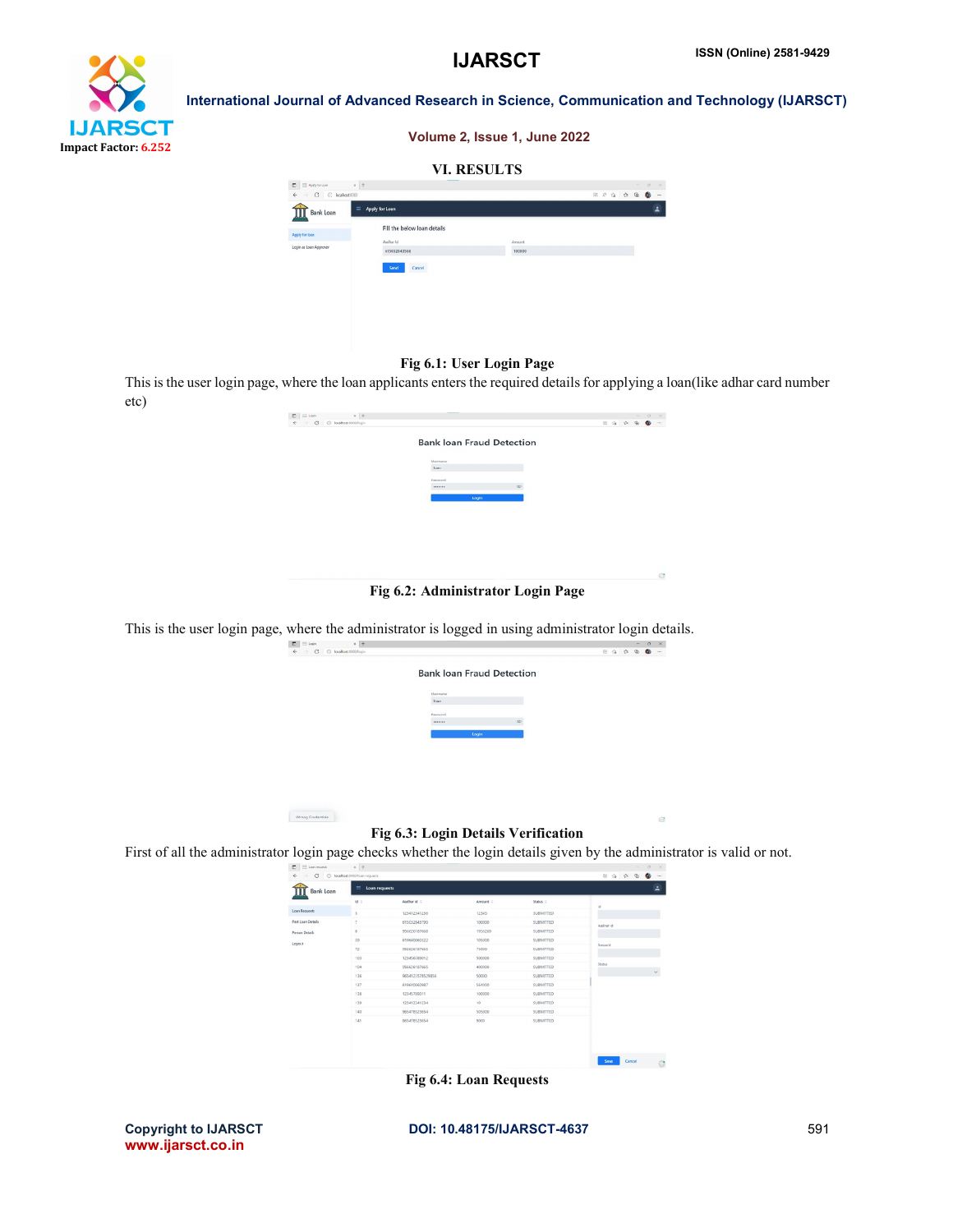

#### Volume 2, Issue 1, June 2022

The applicants loan request page, where the details of the applied loan is entered (like loan amount etc).

| Bank Loan                | $\equiv$   | <b>PastLoansDetails</b> |          |                 | $\overline{\phantom{a}}$ |
|--------------------------|------------|-------------------------|----------|-----------------|--------------------------|
|                          | $H =$      | Aadhar Id :             | Amount 0 | Status 0        | id.                      |
| Loan Requests            | $\ddot{6}$ | 123412341234            | 12345    | LOAN_FRAUD      |                          |
| <b>Part Loan Details</b> | ÷          | 615032843799            | 100000   | <b>APPROVED</b> | Aadhar id                |
| Person Details           | 40         | 619640060987            | 50000    | LOAN_FRAUD      |                          |
| Logost                   | 31         | 009040000903            | 75000    | APPROVED.       | Amount                   |
|                          | 71         | 956626187667            | 85000    | APPROVED        |                          |
|                          | 75         | 965478523054            | 10000    | REJECTED        |                          |
|                          | 103        | 123456789012            | 500000   | APPROVED.       | Stohas<br>$\checkmark$   |
|                          | 136        | 9654123578529856        | \$0000   | REJECTED        |                          |
|                          | 139        | 123412341234            | $10 -$   | REJECTED        |                          |
|                          | 140        | 965478523654            | 505000   | APPROVED.       |                          |
|                          | 142        | 619640060987            | 85000    | LOAN_FRAUD      |                          |
|                          | 168        | 615032843700            | 5000     | APPROVED        |                          |
|                          | 200        | 98653553532             | 65000    | APPROVED        |                          |
|                          | 202        | 987632545698            | 95000    | LOAN_FRAUD      |                          |
|                          | 203        | 956626187665            | 50000    | LOAN FRAUD      |                          |

#### Fig 6.5: Past-Loan Details

This page checks whether the applicant is having any past loans and checks whether they have paid them on time or any fraud history etc., to approve the new amount for the applicant.

| c<br>Person Details<br>面 | $\times$ +                    |                       |                   |                  |                           |            |         | $\sim$                            | $\circ$<br>$\sim$ |
|--------------------------|-------------------------------|-----------------------|-------------------|------------------|---------------------------|------------|---------|-----------------------------------|-------------------|
| $\sigma$<br>$\odot$      | localhost 8080/person details |                       |                   |                  |                           |            |         | G,<br>B5<br>$\overline{18}$<br>Ŷ. |                   |
| Bank Loan                | Ξ                             | <b>Person Details</b> |                   |                  |                           |            |         |                                   | ᆞ                 |
|                          | <b>Mid</b>                    | Andhar Id C           | First Name: 0     | Last Name :      | Email C                   | Phone 0    | Father: | First Name                        |                   |
| <b>Loan Requests</b>     |                               | 123412341234          | Father First name | Father Last name | deno@demo.com             | 9793798897 | 11      |                                   |                   |
| Past Loan Details        | ž.                            | 123412341235          | Mother First name | Mother Last name | deno1@demo1.com           |            |         | Last Name                         |                   |
| <b>Person Details</b>    | 3.                            | 123412341236          | Son First name    | Son Last name    | deno2@demo2.com           |            |         |                                   |                   |
| Legost                   | ×                             | 123412341237          | Wife First name   | Wife Last name   | demo3@demo3.com           |            |         | Email                             |                   |
|                          | 42                            | 619640060322          | srinkvas          | naida.           | srinivas967@gmail.com     | 9095989878 | 40      |                                   |                   |
|                          | 73                            | 956626187665          | PUTLA             | SJBHASH CHANDRA  | psubhashoutla99@gmail.com | 9513578521 | 71      | Phone                             |                   |
|                          | 74                            | 956626187665          | PUTLA             | SJBHASH CHANDRA  | psybhashputla99@gmail.com | 9513578521 | 71      |                                   |                   |
|                          | 76                            | 956626187665          | PUTLA             | SJBHASH CHANDRA  | psubhashoutla99@gmail.com | 9513578521 | 71      | Father Id                         |                   |
|                          | 204                           | 615032843799          | PRASANNA          | <b>RAXARATI</b>  | rayapatisa.07@gmail.com   | 8955523589 | 203     |                                   |                   |
|                          | 206                           | 919640060322          | nani              | mullepati        | mulepati07@gmail.com      | 9940656358 | 202     | Mother Id                         |                   |
|                          | 207                           | 956526187668          | Preathi           | lavargam         | layangam09@gmail.com      | \$99388446 | 103     |                                   |                   |
|                          | 208                           | 619640060987          | Vandan Raj        | Bhupathi         | vandarga95@gmail.com      | 9513574562 | 202     | Wife or Husband Id                |                   |
|                          | 209                           | 956626187665          | Prem              | Sana             | Sara.sak999@gmail.com     | 9874521365 | 71      |                                   |                   |
|                          | 210                           | 619640060987          | Sandeep           | chitrala         | chitralasandeep987@gmail  | 4983589512 | 98      | Date Of Rich                      |                   |
|                          | 211                           |                       | 83                | Bapi Reddy       | BhimiReddy                | 9863256535 | 58      |                                   | $\equiv$          |
|                          | 212                           | 593452129074          | Suchakar          | Thamengni        | thamesensidhu97@gmail.c   | 1075662250 | 90      |                                   |                   |
|                          |                               |                       |                   |                  |                           |            |         | <b>STATE OF STREET</b>            |                   |

#### Fig 6.6: Person Details

Here we can check the additional details of the applicant like their parents or any other guardian details. So, if the applicant can repay the loan amount in time in future the banks can have some additional security to recover the bank funds.

|                       | $M \triangleq$             | Andhar Id :      | Amount : | Status 0         |                           |
|-----------------------|----------------------------|------------------|----------|------------------|---------------------------|
| Loan Requests         |                            |                  |          |                  | u                         |
|                       | 5                          | 123412341236     | 12345    | SUBMITTED        | $\sqrt{2}$                |
| Post Loan Details     | ż                          | 615632843799     | 100000   | <b>SUBMITTED</b> | Aadhar id                 |
| <b>Person Details</b> | $\boldsymbol{\varepsilon}$ | 956626187668     | 1953269  | SUBMITTED        | 123412341236              |
| Logost                | 30                         | 619640060322     | 105000   | SUBMITTED        | Amount                    |
|                       | 72                         | 956626187665     | 75000    | <b>SUBMITTED</b> | 12345                     |
|                       | 103                        | 122456780012     | 500000   | <b>SLBMTTED</b>  | <b>Status</b>             |
|                       | 104                        | 956626187665     | 400000   | SUBMITTED        | SUBNITTED<br>$\checkmark$ |
|                       | 136                        | 9654123578529856 | soon     | <b>SUBMITTED</b> |                           |
|                       | 137                        | 619640060987     | 564000   | SUBMITTED        | Father has a history of   |
|                       | 138                        | 12345789011      | 100000   | SLBMTTED         | Loan Fraud                |
|                       | 139                        | 123412341234     | 10       | SUBMITTED        |                           |
|                       | 140                        | 965478523654     | 505000   | SUBMTTED         |                           |
|                       | 141                        | 505478325054     | 9000     | SUBMITTED        |                           |

#### Fig 6.7: Fraud History

In this page, the bank can check for past loan details of the applicant's parents details whether they have any loan fraud history to enhance additional security for bank funds.

#### VII. CONCLUSION

AI is a method used to separate valuable data from an enormous amount of accessible data and to use sound judgment in banking and business exercises. They utilize a data set to consolidate diverse data from a data set in a legitimate manner to separate data. The data is then broken down and the data gathered is utilized all through the local area to help the choices. Data innovation is utilized to foster the financial area, to draw in new clients, to keep up with significant clients, and to forestall extortion. It is fundamental. a fun chance to remain, convey, hazard the board and promote.

www.ijarsct.co.in

#### Copyright to IJARSCT **DOI: 10.48175/IJARSCT-4637** 592